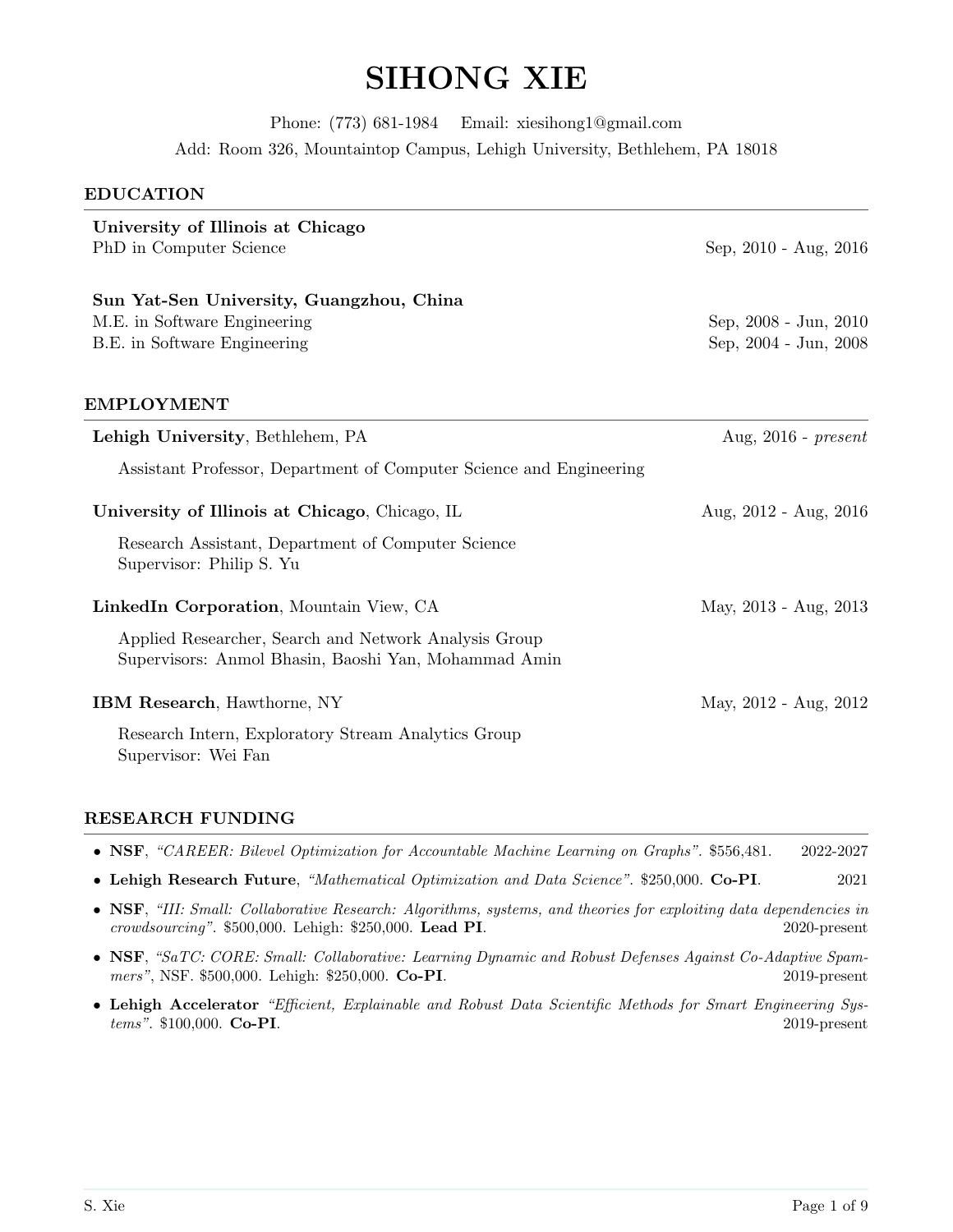#### Under submission/preparation

- [1] Yazheng, Liu, Xi, Zhang, and Sihong Xie Explaining GNN over Evolving Graphs using Information Flow. Under submission.
- [2] Yuefei, Liu, Xi, Zhang, and Sihong Xie Interpretable reinforcement attacks against graph-based rumor detectors. Under submission.
- [3] Jiaxin Liu and Sihong Xie. Subgroup discovery for fair node classification on graphs. Under submission.
- [4] Chao Chen, Chenghua Guo, Xi Zhang, and Sihong Xie. Robust explanations of Siamese networks. Under preparation.
- [5] Han Yu, Jiaxin Liu, Chao Chen, Qi Li, Xi Zhang, and Sihong Xie. Explainable uncertainty quantification of graphical models using linear bound propagation. Under preparation.

#### Refereed Conferences

- [1] Yifei Liu, Chao Chen, Yazheng Liu, Xi Zhang, and Sihong Xie. Multi-objective Explanations of GNN Predictions. ICDM, 2021. (Regular paper, acceptance rate 10%. Selected for publication on the journal KAIS).
- [2] Chao Chen, Yifan Shen, Guixiang Ma, Xiangnan Kong, Srinivas Rangarajan, Xi Zhang, and Sihong Xie. Self-learn to Explain Siamese Networks Robustly ICDM, 2021. (Short paper, acceptance rate  $20\%)$ .
- [3] Nasim Sabetpour, Adithya Kulkarni, Sihong Xie, and Qi Li. Truth Discovery in Sequence Labels from Crowds ICDM, 2021. (Regular paper, acceptance rate 10%. Selected for publication on the journal KAIS).
- [4] Kai Burkholder, Kenny Kwock, Yuesheng Xu, Jiaxin Liu, Chao Chen, and Sihong Xie. Certification and Trade-off of Multiple Fairness Criteria in Graph-based Spam Detection. CIKM, 2021. (Full paper, acceptance rate 21.7% ).
- [5] Hang Yin, John Lee, Thomas Hartvigsen, Xiangnan Kong, and Sihong Xie. Energy-Efficient Models for High-Dimensional Spike Train Classification using Sparse Spiking Neural Network. KDD, 2021. (Full paper, acceptance rate  $15.5\%$ ).
- [6] Shengli Zhu, Jakob Coles, and Sihong Xie. Active Search using Meta-Bandits. CIKM, 2020.  $(Poster\ paper).$
- [7] Yifei Liu, Chao Chen, Yazheng Liu, Xi Zhang, and Sihong Xie. Shapley Values and Meta-Explanations for Probabilistic Graphical Model Inference. CIKM, 2020. (Full paper, acceptance rate  $20\%$ ).
- [8] Yingtong Dou, Guixiang Ma, Philip S. Yu, and Sihong Xie. Robust Spammer Detection by Nash Reinforcement Learning. KDD, 2020. (*Full paper, acceptance rate 16.9%*).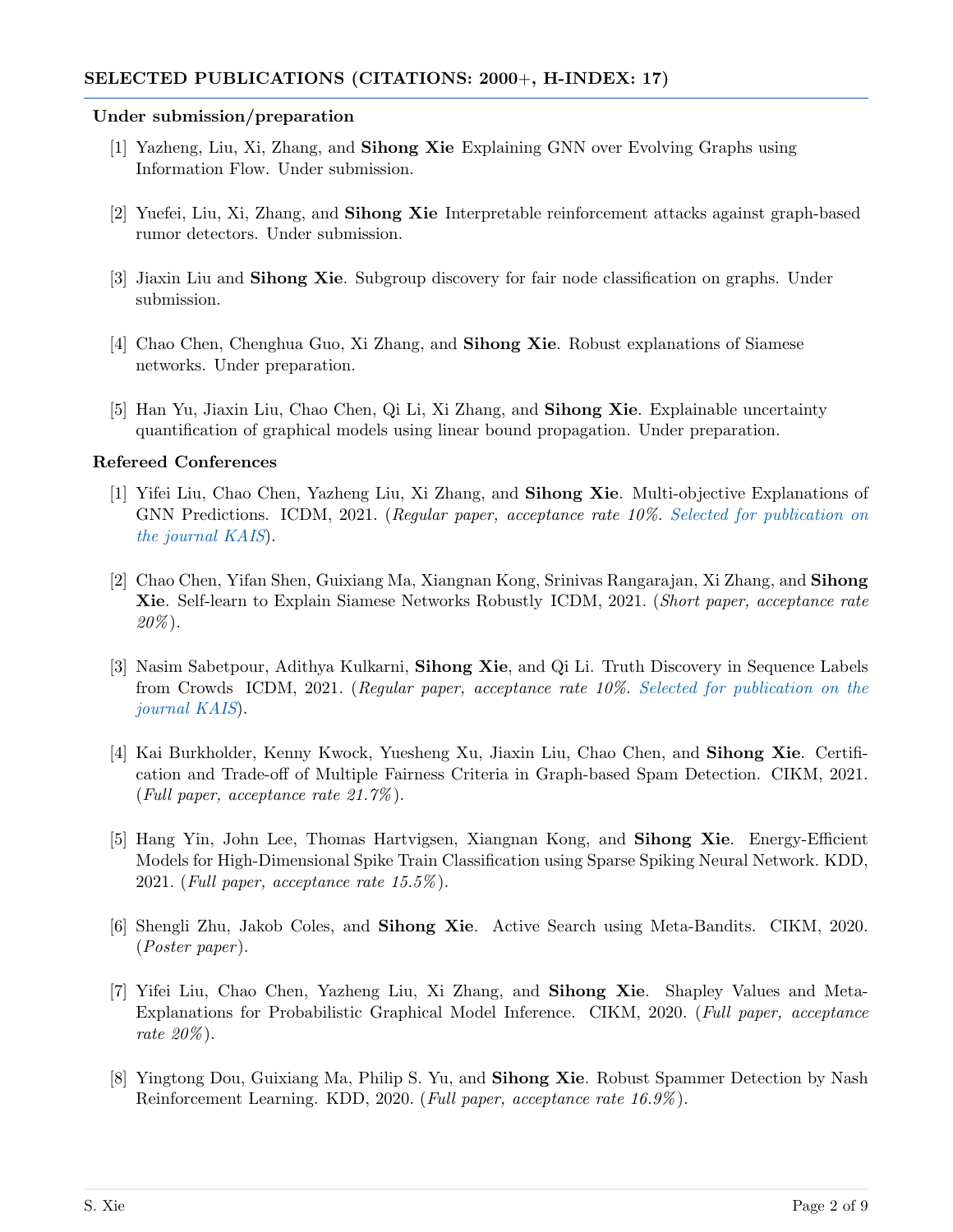- [9] Chao Chen, Yifei Liu, Xi Zhang, and Sihong Xie. Scalable Explanation of Inferences on Large Graphs. ICDM, 2019. (Short paper, acceptance rate 18.5% ).
- [10] Youshan Zhang, Sihong Xie, and Brian D. Davison. Transductive Learning via Improved Geodesic Sampling. BMVC, 2019. (Regular paper, acceptance rate 28%).
- [11] Shuaijun Ge, Guixiang Ma, Sihong Xie, and Philip S. Yu. Securing Behavior-based Opinion Spam Detection. BigData, 2018. (Regular paper, acceptance rate 19.7%).
- [12] Lei Zheng, Yixue Wang, Lifang He, Sihong Xie, Fengjiao Wang, and Philip S. Yu. PER: A Probabilistic Attentional Model for Personalized Text Recommendations. BigData, 2018. (Regular paper, acceptance rate 19.7%).
- [13] Vahid Noroozi, Sara Bahaadini, Lei Zheng, Sihong Xie, Weixiang Shao, and Philip S. Yu. Semisupervised Deep Representation Learning for Multi-View Problems. BigData, 2018. (Regular paper, acceptance rate 19.7%).
- [14] Sihong Xie and Philip S. Yu. Next Generation Trustworthy Fraud Detection. CIC, 2018.
- [15] Hu Xu, Sihong Xie, Shu Lei, and Philip S. Yu. Dual attention network for product compatibility and function satisfiability analysis. AAAI, 2018. (Regular paper, acceptance rate 25.8%).
- [16] Hu Xu, Sihong Xie, Lei Shu, and Philip S. Yu. Product function need recognition via semisupervised attention network. BigData, 2017. (Regular paper, acceptance rate 17.8%).
- [17] Xiaokai Wei, Sihong Xie, Bokai Cao, and Philip S. Yu. Rethinking Unsupervised Feature Selection: From Pseudo Labels to Pseudo Must-Links. ECML. 2017. (Regular paper, acceptance rate 29%).
- [18] Vahid Noroozi, Lei Zheng, Sara Bahaadini, Sihong Xie, and Philip S. Yu. Seven: Deep Semisupervised Verification Networks. IJCAI, 2017. (Regular paper, acceptance rate 25.9%).

# Journals

- [19] Xi Zhang, Yuan Su, Siyu Qu, Sihong Xie, Binxing Fang and Philip S. Yu. IAD: Interaction-Aware Diffusion Framework in Social Networks IEEE Transactions on Knowledge and Data Engineering (TKDE), 2018. Impact Factor: 3.857.
- [20] Sihong Xie and Philip S. Yu. Active zero-shot learning: A novel approach to extreme multi-labeled classification. International Journal of Data Science and Analytics, 2016.

Before joining Lehigh

# Journal

- [21] Senzhang Wang, Sihong Xie, Xiaoming Zhang, Zhoujun Li, Philip S. Yu, and Yueying He. Coranking the future influence of multiobjects in bibliographic network through mutual reinforcement. ACM Trans. Intell. Syst. Technol., 7(4):64:1–64:28, May 2016.
- [22] Guan Wang, Sihong Xie, Bing Liu, and Philip S. Yu. Identify online store review spammers via social review graph. ACM Trans. Intell. Syst. Technol., 3(4):61:1–61:21, September 2012.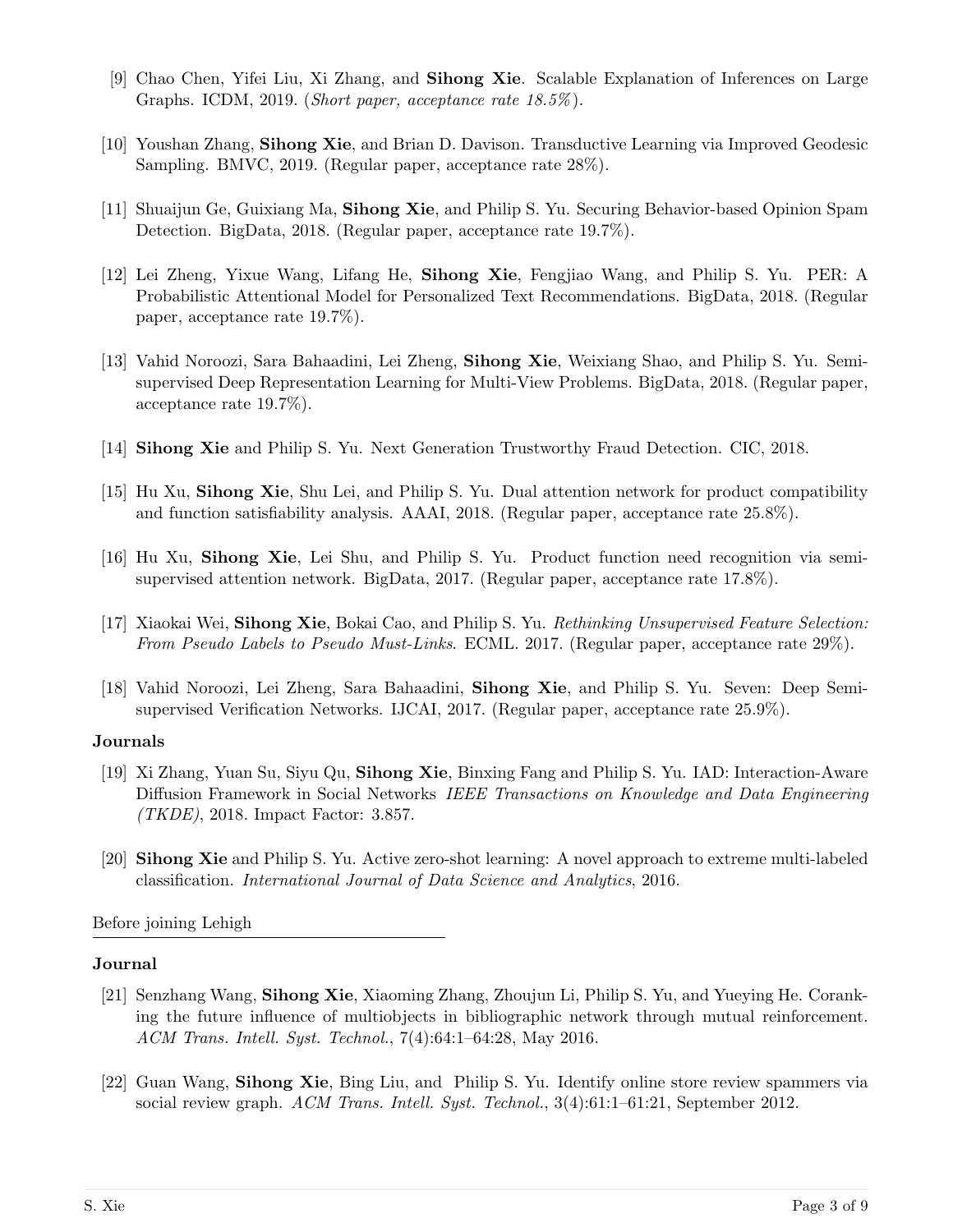# Refereed Conference

- [23] Sihong Xie, Qingbo Hu, Weixiang Shao, Jingyuan Zhang, Jing Gao, Wei Fan, and Philip S. Yu. Effective crowd expertise modeling via cross domain sparsity and uncertainty reduction. SDM. SIAM, 2016.
- [24] Sihong Xie, Shaoxiong Wang, and Philip S. Yu. Active zero-shot learning. CIKM, 2016.
- [25] Chun-Ta Lu, Sihong Xie, Weixiang Shao, Lifang He, and Philip S. Yu. Item recommendation for emerging online businesses. IJCAI, 2016.
- [26] Yuan Yuan, Sihong Xie, ChunTa Lu, Jie Tang, and Philip S. Yu. Interpretable and effective opinion spam detection via temporal patterns mining across websites. BigData. IEEE, 2016.
- [27] Chenwei Zhang, Sihong Xie, Yaliang Liu, Jing Gao, Wei Fan, and Philip S. Yu. Multi-source hierarchical prediction consolidation. CIKM, 2016.
- [28] J. Zhang, C. T. Lu, M. Zhou, S. Xie, Y. Chang, and P. S. Yu. Heer: Heterogeneous graph embedding for emerging relation detection from news. In 2016 IEEE International Conference on Big Data (Big Data), 2016.
- [29] Jingyuan Zhang, Bokai Cao, Sihong Xie, Chun-Ta Lu, Philip S. Yu, and Ann B. Ragin. Identifying connectivity patterns for brain diseases via multi-side-view guided deep architectures. SDM. SIAM, 2016.
- [30] Qingbo Hu, Sihong Xie, Jiawei Zhang, Qiang Zhu, Songtao Guo, and Philip S. Yu. Heterosales: Utilizing heterogeneous social networks to identify the next enterprise customer. WWW. ACM, 2016.
- [31] Jingyuan Zhang, Luo Jie, Altaf Rahman, Sihong Xie, Yi Chang, and Philip S. Yu. Learning entity types from query logs via graph-based modeling. CIKM. ACM, 2015.
- [32] Xiaokai Wei, Sihong Xie, and Philip S. Yu. Efficient partial order-preserving unsupervised feature selection on networks. In *SDM*. SIAM, 2015.
- [33] Sihong Xie, Qingbo Hu, Jingyuan Zhang, Jing Gao, Wei Fan, and Philip S.Yu. Robust crowd bias correction via dual knowledge transfer from multiple overlapping sources. In BigData. IEEE, 2015.
- [34] Sihong Xie, Qingbo Hu, Jingyuan Zhang, and Philip S. Yu. An effective and economic bi-level approach to ranking and rating spam detection. In DSAA. IEEE, 2015.
- [35] Sihong Xie, Jing Wang, Mohammad S.Amin, Baoshi Yan, Anmol Bhasin, Clement Yu, and Philip S. Yu. A context-aware approach to detection of short irrelevant texts. In DSAA. IEEE, 2015.
- [36] Bowen Dong, Sihong Xie, Jing Gao, Wei Fan, and Philip S. Yu. Onlinecm: online consenus maximization with misssing values. In SDM. SIAM, 2015.
- [37] Qingbo Hu, Sihong Xie, Shuyang Lin, Senzhang Wang, and Philip S. Yu. Clustering embedded approaches for efficient information network inference. Data Science and Engineering, 2015.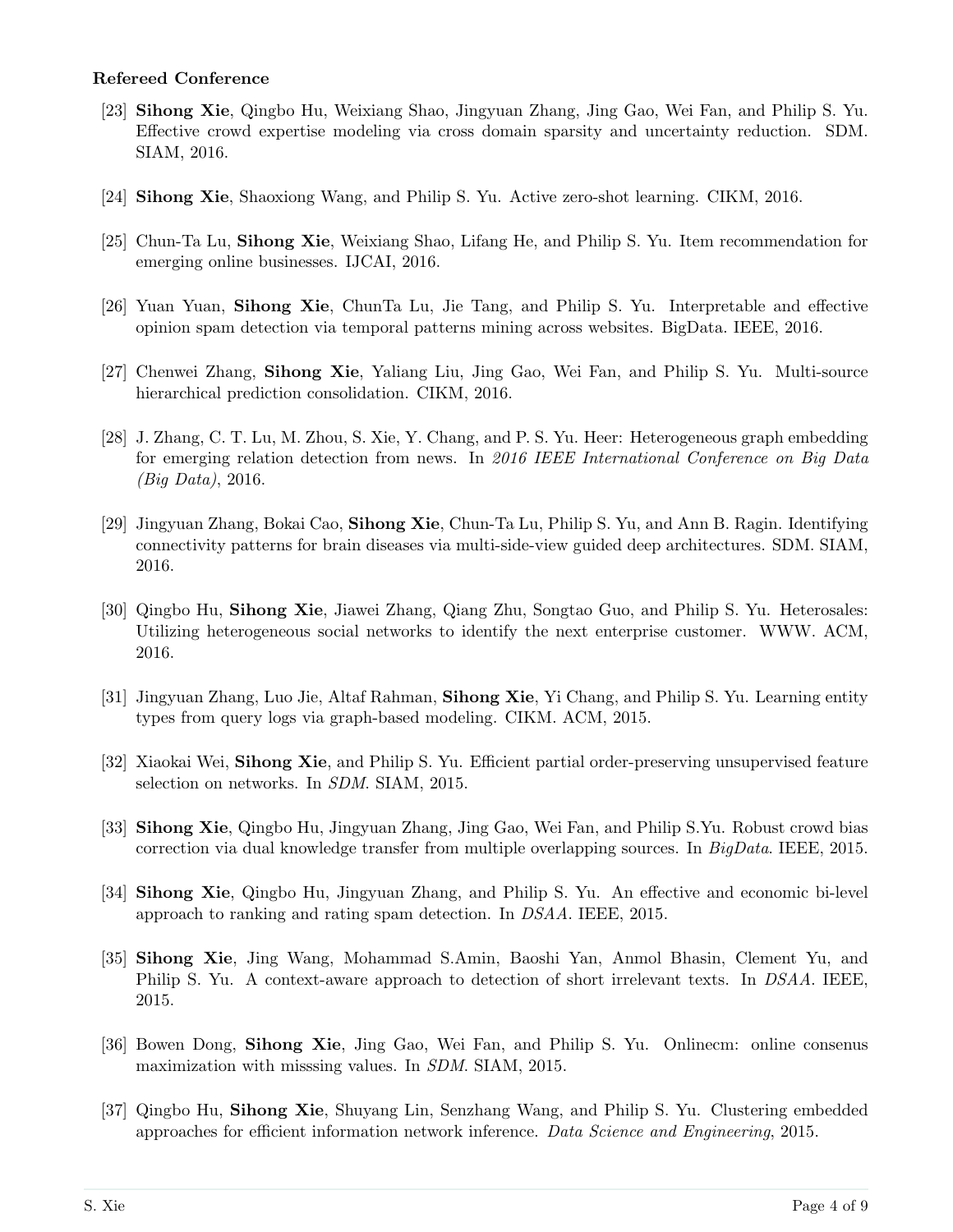- [38] Qiongbo Hu, Sihong Xie, Shuyang Lin, Wei Fan, and Philip S. Yu. Frameworks to encode user preferences for inferring topic-sensitive information networks. In SDM. SIAM, 2015.
- [39] Qiongbo Hu, Sihong Xie, Shuyang Lin, Senzhang Wang, and Philip S. Yu. CENI: a hybrid framework for efficiently inferring information networks. In ICWSM. AAAI, 2015.
- [40] Sihong Xie, Jing Gao, Deepak Turaga, Wei Fan, and Philip S. Yu. Class-distribution regularized consensus maximization for alleviating overfitting in model combination. In KDD. ACM, 2014.
- [41] Senzhang Wang, Sihong Xie, Xiaoming Zhang, Zhoujun Li, Philip S. Yu, and Xinyu Shu. Future influence ranking of scientific literature. In SDM. SIAM, 2014.
- [42] Guoqiong Liao, Philip S. Yu, Qianhui Zhong, Sihong Xie, Zhen Shen, Changxuan Wan, and Dexi Liu. Trajectory event cleaning for mobile rfid objects. In 15th International Conference on Mobile Data Management. IEEE, 2014.
- [43] Guoqiong Liao, Yuchen Zhao, Sihong Xie, and Philip S. Yu. An effective latent networks fusion based model for event recommendation in offline ephemeral social networks. In CIKM. ACM, 2013.
- [44] Chun-Ta Lu, Sihong Xie, Xiangnan Kong, and Philip S. Yu. Inferring the impacts of social media on crowdfunding. In WSDM. ACM, 2013.
- [45] Sihong Xie, Xiangnan Kong, Jing Gao, Wei Fan, and Philip S Yu. Multilabel consensus classification. In ICDM. IEEE, 2013.
- [46] Chuan Shi, Xiangnan Kong, Philip S. Yu, Sihong Xie, and Bin Wu. Relevance search in heterogeneous networks. In EDBT. ACM, 2012.
- [47] Sihong Xie, Wei Fan, and Philip S.Yu. An iterative and re-weighting framework for rejection and uncertainty resolution in crowdsourcing. In SDM. SIAM, 2012.
- [48] Sihong Xie, Guan Wang, Shuyang Lin, and Philip S.Yu. Review spam detection via temporal pattern discovery. In KDD. ACM, 2012.
- [49] Sihong Xie, Guan Wang, Shuyang Lin, and Philip S.Yu. Review spam detection via time series pattern discovery. In WWW (short paper). ACM, 2012.
- [50] Guan Wang, Sihong Xie, Bing Liu, and Philip S.Yu. Review graph based online store review spammer detection. In ICDM. IEEE, 2011.
- [51] Sihong Xie, Wei Fan, Olivier Verscheure, and Jiangtao Ren. Efficient and numerically stable sparse learning. In ECML/PKDD, 2010.
- [52] Sihong Xie, Wei Fan, Jing Peng, Olivier Verscheure, and Jiangtao Ren. Latent space domain transfer between high dimensional overlapping distributions. In WWW. ACM, 2009.
- [53] Erheng Zhong, Sihong Xie, Wei Fan, Jiangtao Ren, Jing Peng, and Kun Zhang. Graph-based iterative hybrid feature selection. In ICDM. IEEE, 2008.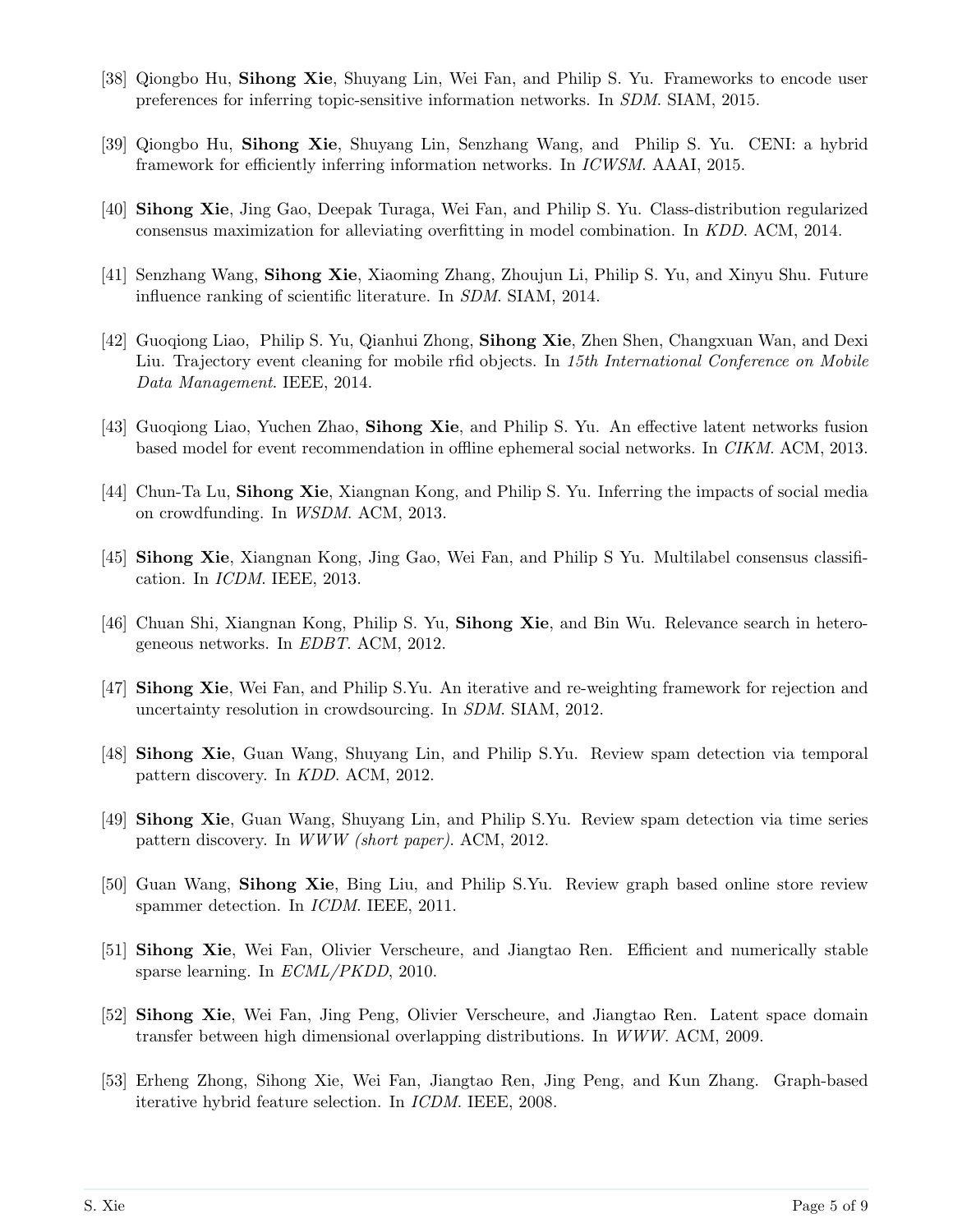# WORKSHOP ORGANIZING

The Third International Workshop on Truth Discovery and Fact Checking: Making a Credible Web for Tomorrow, Virtual Workshop co-host with KDD 2021.

The Second International Workshop on Truth Discovery and Fact Checking: Making a Credible Web for Tomorrow, Virtual Workshop co-host with KDD 2020.

# INVITED TALKS AND LECTURES

| Fairness in machine learning                                                                                     |                        |
|------------------------------------------------------------------------------------------------------------------|------------------------|
| Outreach to K6-12 students at LEAP Academy, Rutgers University, Camden                                           | Nov, 2021              |
| Robust misinformation detection for e-commerce.                                                                  |                        |
| Seminar, Meta (former Facebook)                                                                                  | Nov, 2021              |
| Interpretable, Robust, and Fair Learning on Graphs.                                                              |                        |
| Seminar, CS Department at Iowa State University<br>Seminar, OptML group at Lehigh ISE department                 | Oct, 2021<br>Mar, 2021 |
| Secure Opinion Spam Detection                                                                                    |                        |
| The Second International Workshop on Truth Discovery and Fact Checking                                           | Aug, 2020              |
| MARS: Memory Attention-Aware Recommender System                                                                  |                        |
| DSAA 2019, Washington, DC                                                                                        | Sep, 2019              |
| Securing Behavior-based Opinion Spam Detection                                                                   |                        |
| BigData 2018, Seattle, WA                                                                                        | Dec, 2018              |
| Next Generation Trustworthy Fraud Detection                                                                      |                        |
| CIC 2018, Philadelphia, PA<br>WPI, MA                                                                            | Oct, 2018<br>Dec, 2018 |
| Crowdsourcing for Natural Language Processing applications.                                                      |                        |
| Beijing University of Posts and Telecommunications, Beijing, China.<br>Sun Yat-Sen University, Guangzhou, China. | Jun, 2017<br>Jul, 2017 |
| Exploiting multiple sources for trustworthy content managements                                                  |                        |
| BigData Conference 2015, Santa Clara, CA                                                                         | Nov, 2015              |
| Enhancing predictive power via consensus models                                                                  |                        |
| University of Illinois, Chicago, IL                                                                              | Nov, 2014              |
| Overfitting and regularization in model combination                                                              |                        |
| KDD 2014, New York City, NY                                                                                      | Aug, $2014$            |
| Multi-label consensus classification                                                                             |                        |
| ICDM 2013, Dallas, TX                                                                                            | Dec, 2013              |
| Context-aware spam detection                                                                                     |                        |
| LinkedIn Corporation, Mountain View, CA                                                                          | Aug, 2013              |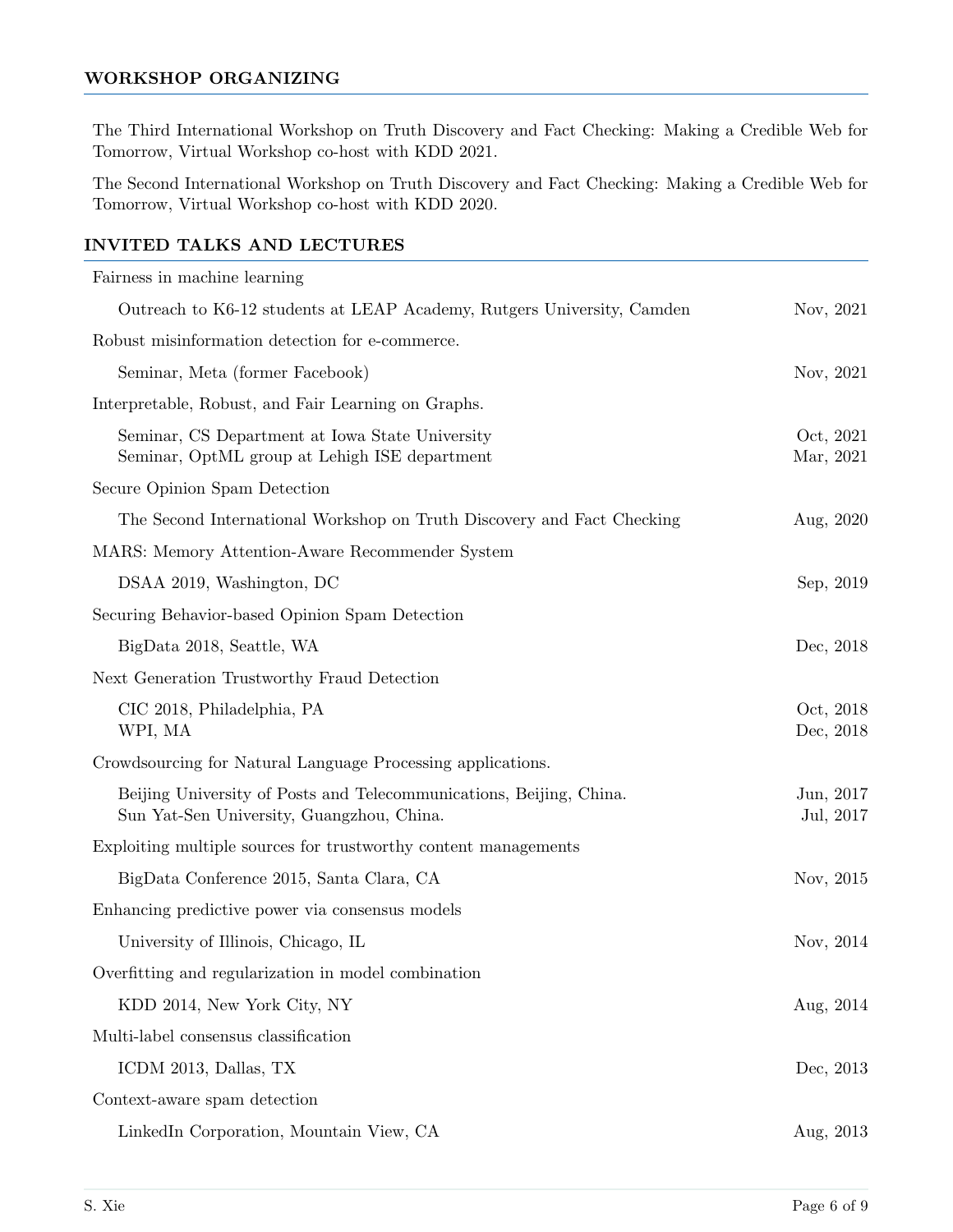# HONORS AND AWARDS

| Faculty Grants for International Connections, Lehigh University,    | 2017          |
|---------------------------------------------------------------------|---------------|
| SIAM SDM 2012 Student Travel Award                                  | May, 2012     |
| ACM SIGKDD 2012 Student Travel Award                                | Aug, 2012     |
| IEEE ICDM 2008 Data Mining Contest Crown Award (highest award)      | 2008          |
| Outstanding Graduate Student Scholarship, Sun Yat-Sen University    | $2008 - 2009$ |
| Outstanding Student Scholarship First Prize, Sun Yat-Sen University | $2006 - 2007$ |

# **TEACHING**

15 offerings of 4 courses from 2016 Fall - 2022 Spring.

CSE 326/426 "Fundamentals of Machine Learning", Spring 2019, Fall 2020, Fall 2021.

CSE 325/425"Natural Language Processing",Fall 2017, Fall 2018, Fall 2019, Spring 2021, Spring 2022.

CSE 241 "Database Systems & Apps",Spring 2017, Spring 2018, Fall 2019, Spring 2020, Fall 2020, Fall 2021.

CSE 398/498"Text Mining", Fall 2016

CSE 406 "Research Methods", Guest Lecturer, Fall 2016-2017, 2018, 2020

#### RESEARCH ADVISING

#### Doctorals

Chao Chen, CSE. 2018 Summer - present.

Jiaxin Liu, CSE. 2019 Fall - present.

Xuehan Chen, CSE. 2021 Fall - present.

#### Masters

Praveer Narwelkar, CSE. 2021 Spring - Fall . Multi-modal misinformation detection.

Yue Shu, ECE. 2018 Spring. *Multiple instance learning for sentimental information extraction.* 

Kexin Ding, ECE. 2018 Spring. Building a web interface for crowdsourcing a multi-modal (textimage) sentimental dataset.

#### Undergraduates

Sherry Huang, Lehigh University. 2022 Spring - present. Fair machine learning.

Eric Enouen, Ohio State University. 2021 Summer - present. Constrained multi-objective optimization.

Kenny Kwock, Lehigh University. 2020 Summer - 2021 Fall. Fair multi-objective spam detection.

Kieran O'Connor, Lehigh University. 2021 Spring - Fall. Explainable graphical models.

Kai Burkholder, Lehigh University. 2020 Summer. Fair multi-objective spam detection.

Basilio Garcia Castillo, CSE. 2016 Fall - 2017 Spring. Rule-based sentiment analysis. Now working for Google NYC

Tom Bousso, CS at UC Berkeley, CA. 2017 summer. Active learning for implicit sentiment analysis.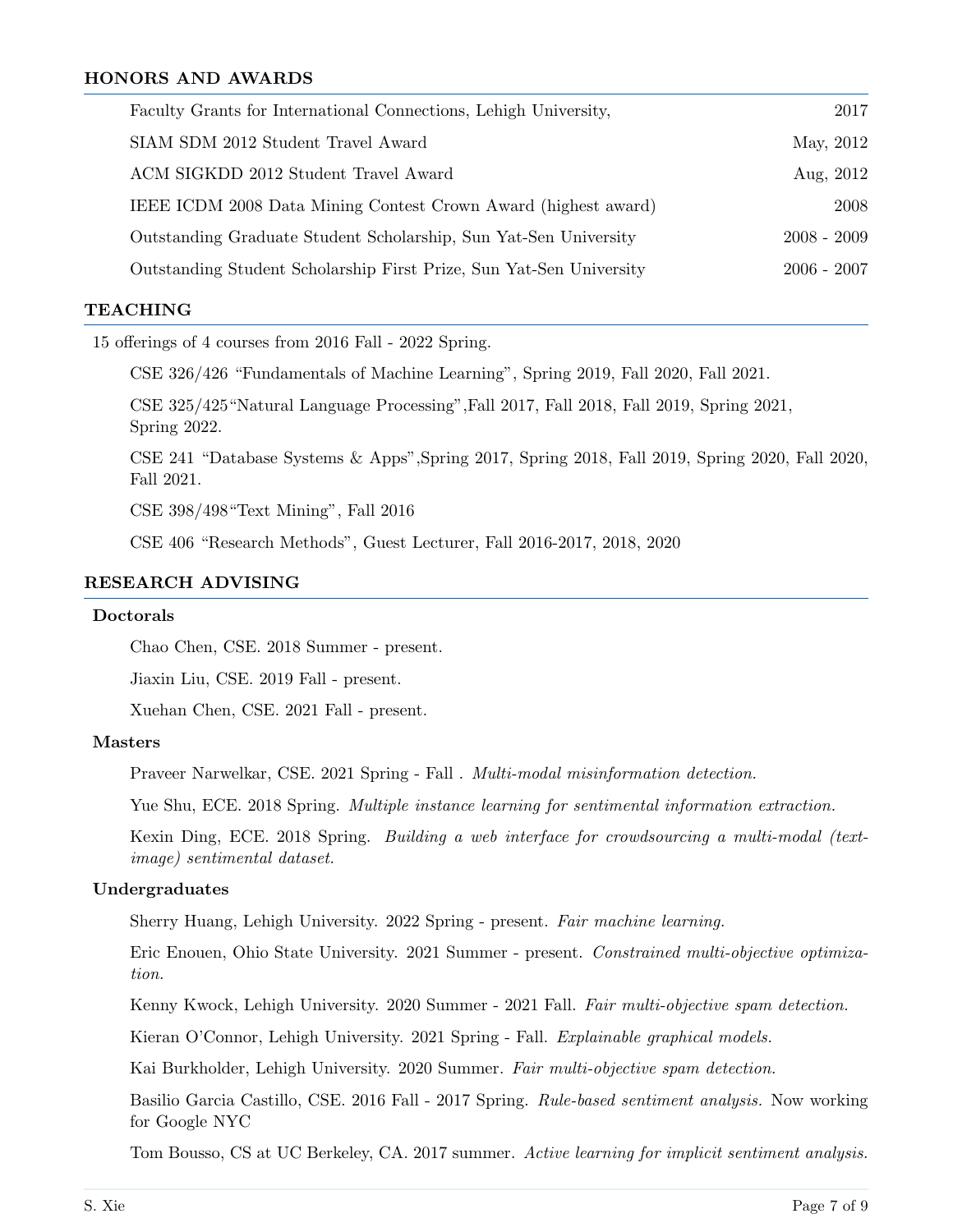Hannah Lambert, Chijioke Umezinwa, Jun-Lucas Pritsker, CSE. 2017 Fall Senior Design: crowsourcing for aspect-based sentiment analysis.

Zhenyu Li, ISE. 2017 Fall. Fine-grained sentimental information extraction using topic models.

Yilin Zhu, CS at De Anza College, Santa Clara, CA. 2017 Summer. Spam detection using graphical model.

Jun-Lucas Pritsker, CSE. 2017 Winter - 2018 Spring. Human-like sentimental mapping from images to texts. co-adviser: Xiaolei Huang.

Kexin Shu, CS at De Anza College, Santa Clara, CA. 2019 Summer. Spam detection.

Jakob Coles, Lehigh University. 2019 Summer - 2020 Spring (REU). Graphical bandits.

Jacob Nocentino. 2019 Summer (REU) . Graphical bandits.

Jeremy Ding, Lehigh University. 2019 Summer. Graphical bandits.

Sheldon Xu, Lehigh University. 2019 Summer - 2021 Spring. Graphical bandits, fair spam detection.

Sam Chebruch, Lehigh University. 2019 Summer - 2020 Spring. Graphical bandits.

Shengli Zhu, Lehigh University. 2017 Summer - 2020 Spring. Graphical bandits, relation extraction, spam detection game.

Yifan Zhang, Lehigh University. 2020 Summer - 2020 Fall. Explainable spam detection.

#### Dissertation committee

Weihang Yuan, CSE, Lehigh University. 2022 Spring. General exam. Deep Goal Reasoning.

Morgan Fine-Morris, CSE, Lehigh University. 2022 Spring. General exam. Learning Planning Knowledge in Structured Domains with Numeric Fluents.

Noah Reifsnyder, CSE, Lehigh University. 2022 Spring. Defense. A Study of Goal Reasoning Agents Expectations for Nondeterministic and Continuous domains.

Suyun Liu, ISE, Lehigh University. 2021 Fall. General exam. Stochastic Multi-Objective Optimization and Its Application to Fairness in Machine Learning.

Sicong Kuang, CSE, Lehigh University. 2020 Spring. Defense. Improving Semantic Representation in Bias Detection.

Zhiyu Chen, CSE, Lehigh University. 2021 Spring. General exam. Dataset Search and Augmentation.